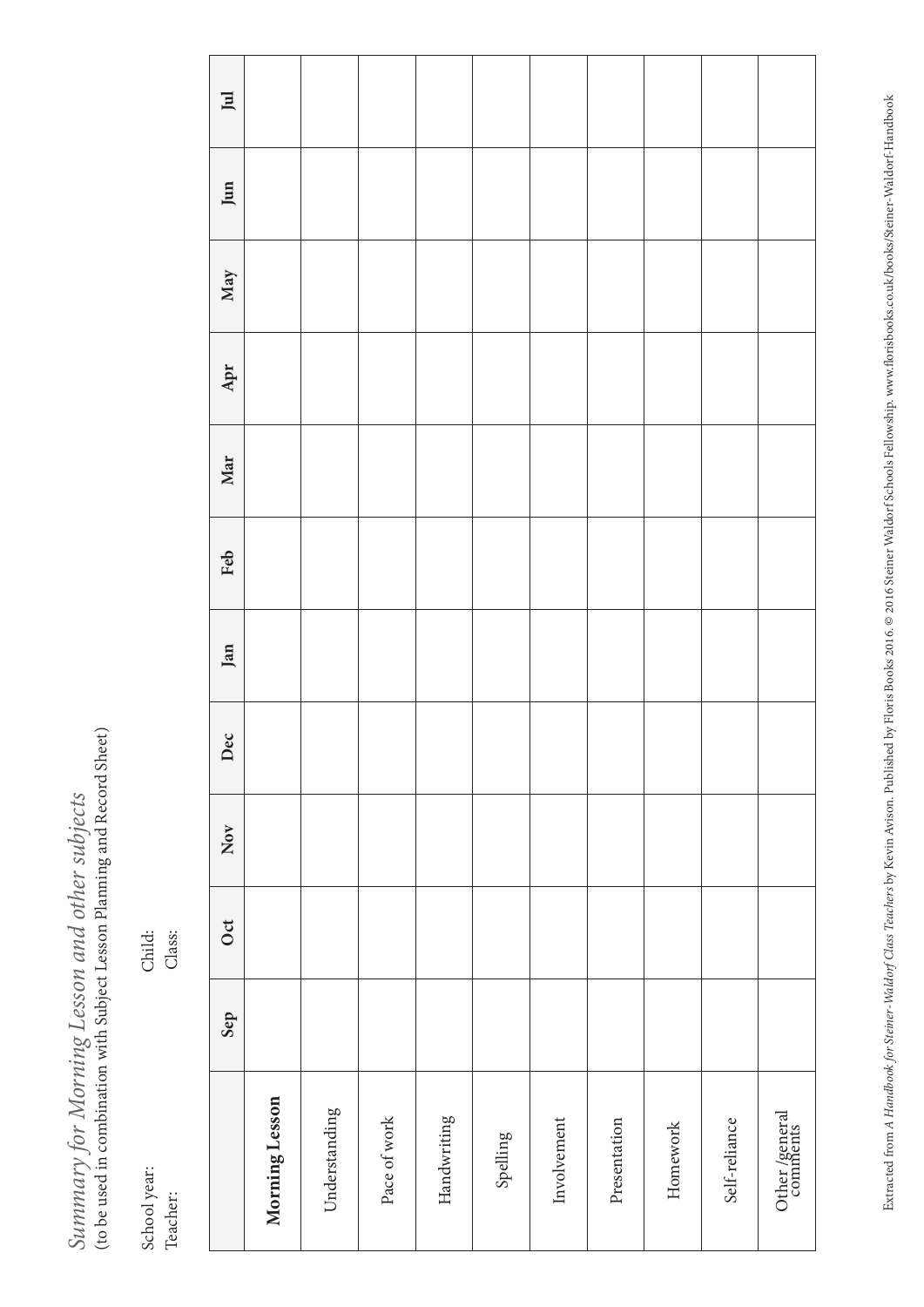| $\ensuremath{\text{\sc{pi}}\xspace$ |          |        |      |             |              |       |         |             |           |             |              |                   |
|-------------------------------------|----------|--------|------|-------------|--------------|-------|---------|-------------|-----------|-------------|--------------|-------------------|
| Jun                                 |          |        |      |             |              |       |         |             |           |             |              |                   |
| May                                 |          |        |      |             |              |       |         |             |           |             |              |                   |
| Apr                                 |          |        |      |             |              |       |         |             |           |             |              |                   |
| Mar                                 |          |        |      |             |              |       |         |             |           |             |              |                   |
| Feb                                 |          |        |      |             |              |       |         |             |           |             |              |                   |
| Jan                                 |          |        |      |             |              |       |         |             |           |             |              |                   |
| Dec                                 |          |        |      |             |              |       |         |             |           |             |              |                   |
| Nov                                 |          |        |      |             |              |       |         |             |           |             |              |                   |
| Oct                                 |          |        |      |             |              |       |         |             |           |             |              |                   |
| Sep                                 |          |        |      |             |              |       |         |             |           |             |              |                   |
|                                     | Painting | Colour | Form | Involvement | Independence | Music | Singing | Instruments | Technique | Involvement | Independence | Homework/practice |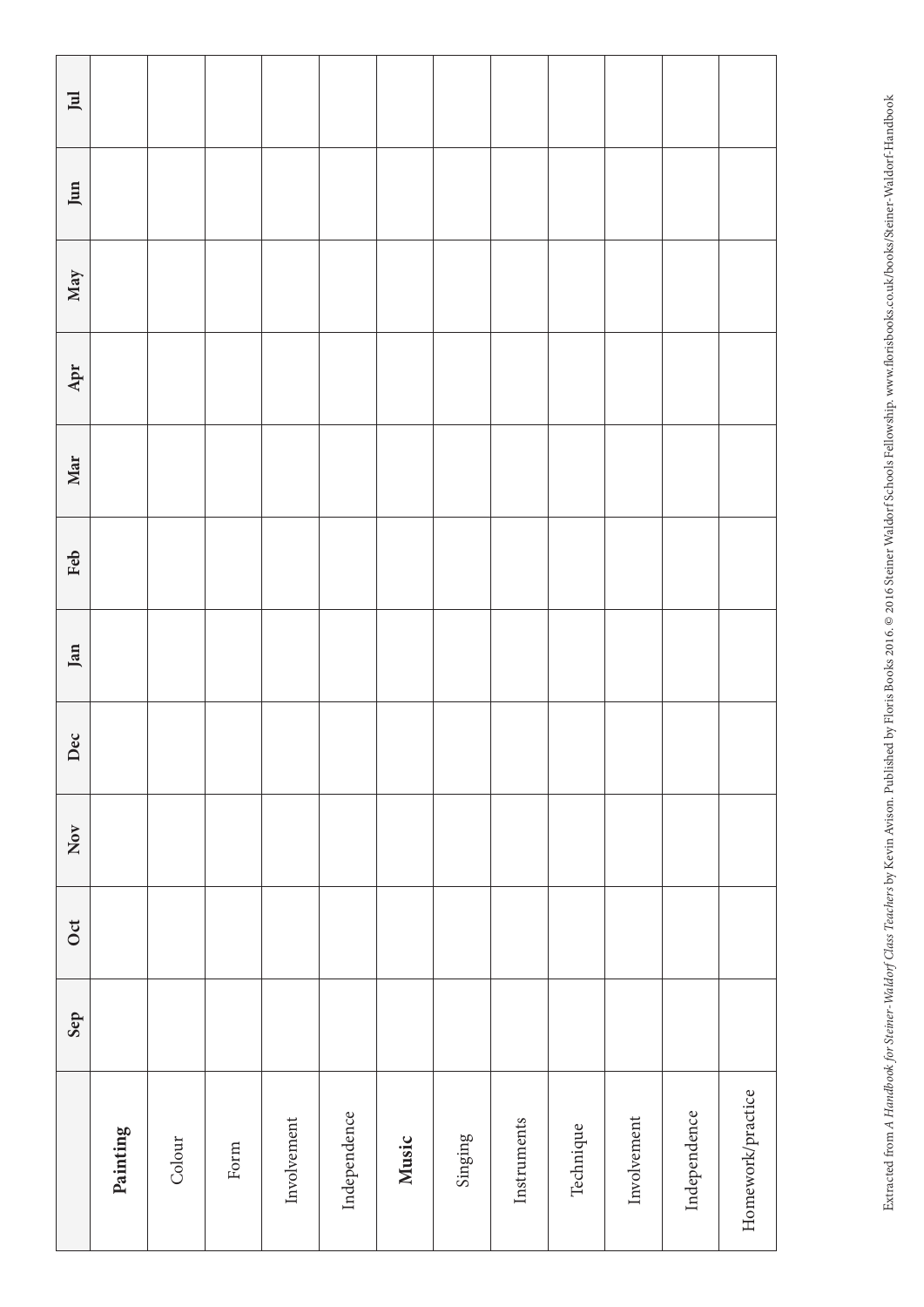| $\rm{Jul}$        |          |           |          |             |              |                  |            |               |          |              |             |               |         |          |                 |
|-------------------|----------|-----------|----------|-------------|--------------|------------------|------------|---------------|----------|--------------|-------------|---------------|---------|----------|-----------------|
| Jun               |          |           |          |             |              |                  |            |               |          |              |             |               |         |          |                 |
| May               |          |           |          |             |              |                  |            |               |          |              |             |               |         |          |                 |
| Apr               |          |           |          |             |              |                  |            |               |          |              |             |               |         |          |                 |
| Mar               |          |           |          |             |              |                  |            |               |          |              |             |               |         |          |                 |
| Feb               |          |           |          |             |              |                  |            |               |          |              |             |               |         |          |                 |
| Jan               |          |           |          |             |              |                  |            |               |          |              |             |               |         |          |                 |
| Dec               |          |           |          |             |              |                  |            |               |          |              |             |               |         |          |                 |
| $\overline{N}$ ov |          |           |          |             |              |                  |            |               |          |              |             |               |         |          |                 |
| <b>Oct</b>        |          |           |          |             |              |                  |            |               |          |              |             |               |         |          |                 |
| Sep               |          |           |          |             |              |                  |            |               |          |              |             |               |         |          |                 |
|                   | Handwork | Technique | Planning | Involvement | Independence | Foreign language | Vocabulary | Understanding | Homework | Independence | Involvement | Pronunciation | Grammar | Spelling | <b>Bookwork</b> |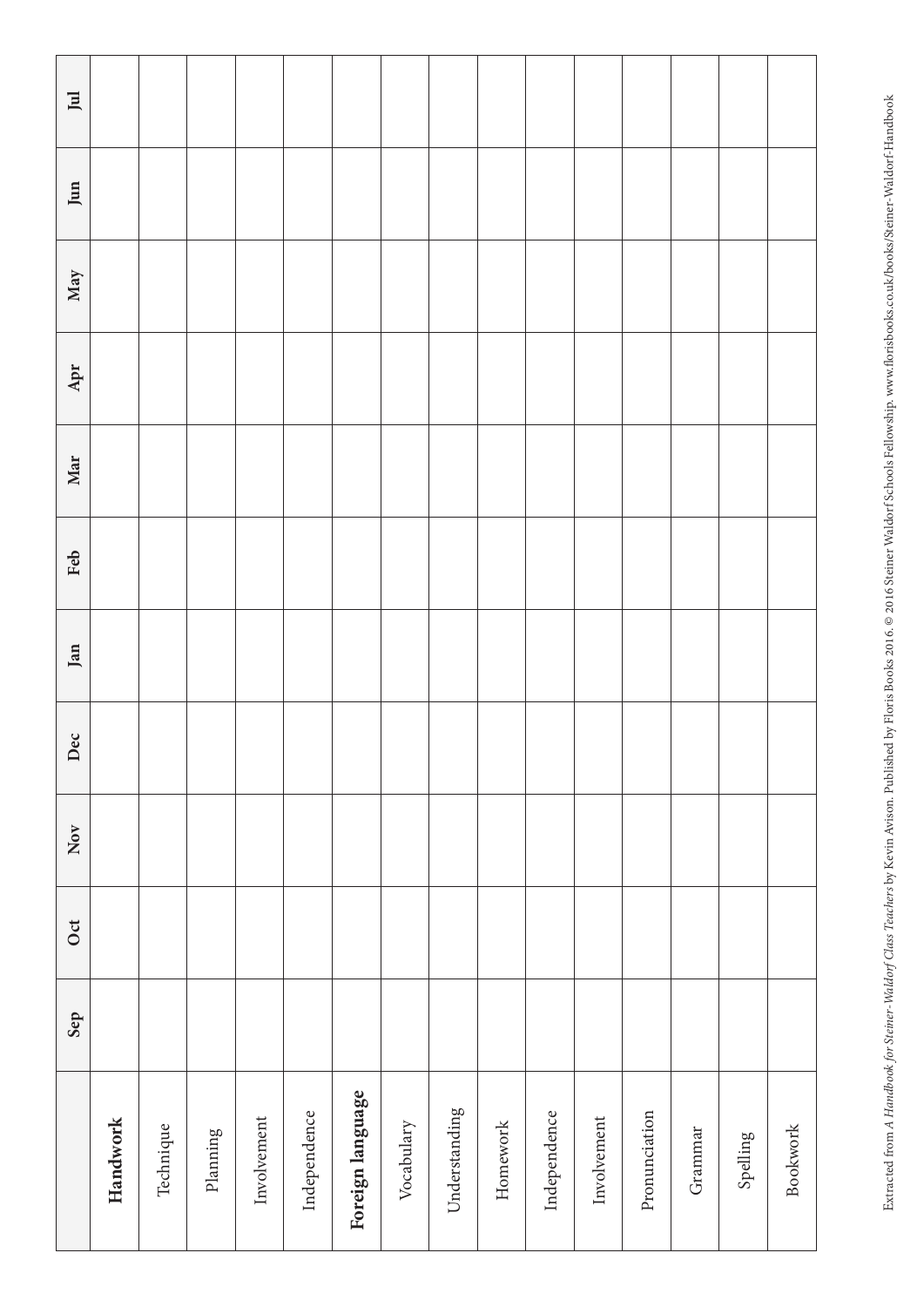| $\rm{Jul}$ |                  |            |               |          |              |             |               |         |          |                 |          |           |          |             |              |                             |
|------------|------------------|------------|---------------|----------|--------------|-------------|---------------|---------|----------|-----------------|----------|-----------|----------|-------------|--------------|-----------------------------|
| Jun        |                  |            |               |          |              |             |               |         |          |                 |          |           |          |             |              |                             |
| May        |                  |            |               |          |              |             |               |         |          |                 |          |           |          |             |              |                             |
| Apr        |                  |            |               |          |              |             |               |         |          |                 |          |           |          |             |              |                             |
| Mar        |                  |            |               |          |              |             |               |         |          |                 |          |           |          |             |              |                             |
| Feb        |                  |            |               |          |              |             |               |         |          |                 |          |           |          |             |              |                             |
| Jan        |                  |            |               |          |              |             |               |         |          |                 |          |           |          |             |              |                             |
| Dec        |                  |            |               |          |              |             |               |         |          |                 |          |           |          |             |              |                             |
| Nov        |                  |            |               |          |              |             |               |         |          |                 |          |           |          |             |              |                             |
| <b>Oct</b> |                  |            |               |          |              |             |               |         |          |                 |          |           |          |             |              |                             |
| Sep        |                  |            |               |          |              |             |               |         |          |                 |          |           |          |             |              |                             |
|            | Foreign language | Vocabulary | Understanding | Homework | Independence | Involvement | Pronunciation | Grammar | Spelling | <b>Bookwork</b> | Eurythmy | Technique | Movement | Involvement | Independence | Other / general<br>comments |

Extracted from A Handbook for Steiner-Waldorf Class Teachers by Kevin Avison. Published by Floris Books 2016. @ 2016 Steiner Waldorf Schools Fellowship. www.florisbooks.co.uk/books/Steiner-Waldorf-Handbook Extracted from *A Handbook for Steiner-Waldorf Class Teachers* by Kevin Avison. Published by Floris Books 2016. © 2016 Steiner Waldorf Schools Fellowship. www.florisbooks.co.uk/books/Steiner-Waldorf-Handbook